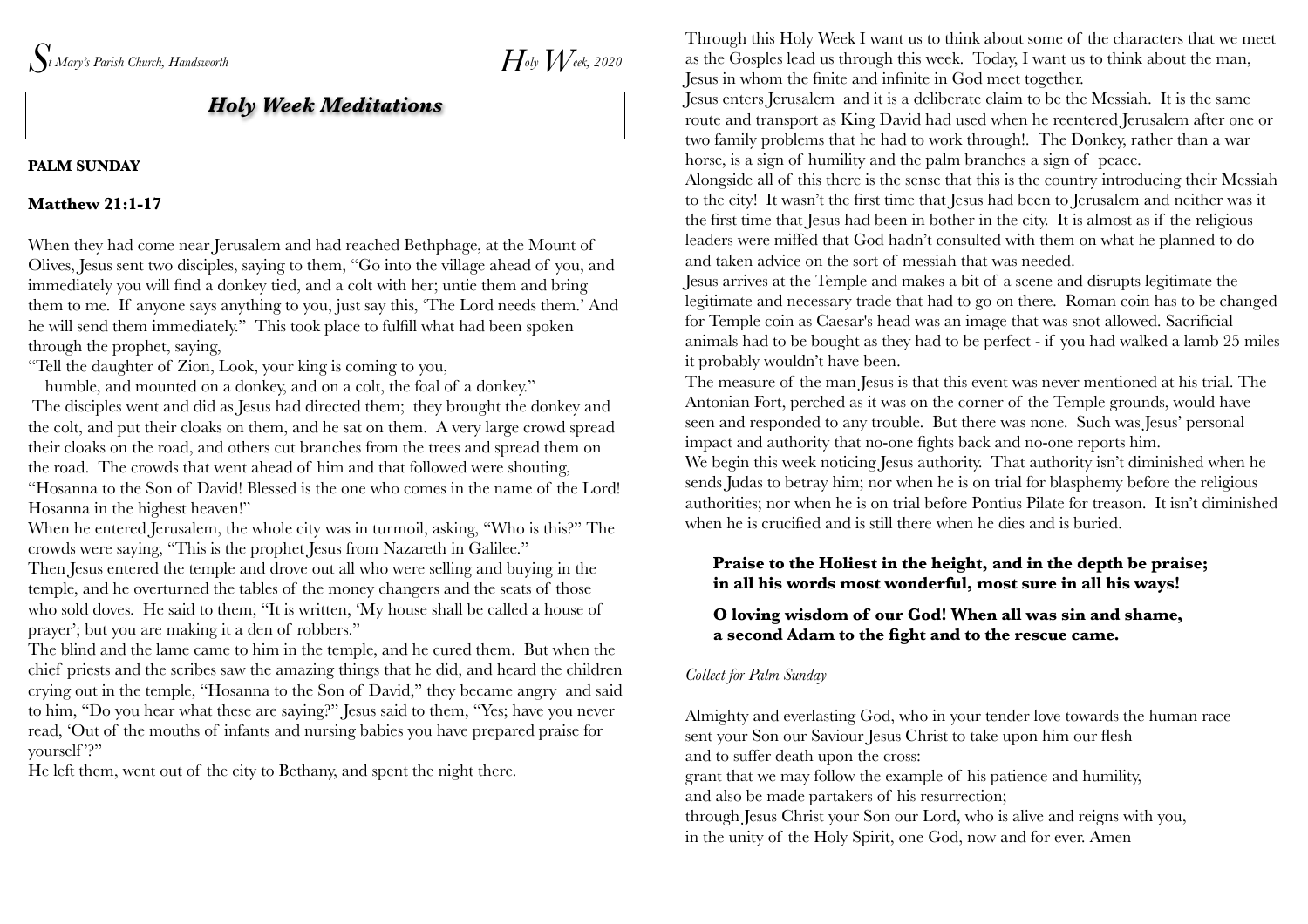# **MONDAY IN HOLY WEEK**

# **John 12.1-11**

Six days before the Passover Jesus came to Bethany, the home of Lazarus, whom he had raised from the dead. 2There they gave a dinner for him. Martha served, and Lazarus was one of those at the table with him.3Mary took a pound of costly perfume made of pure nard, anointed Jesus' feet, and wiped them with her hair. The house was filled with the fragrance of the perfume. 4But Judas Iscariot, one of his disciples (the one who was about to betray him), said, 5'Why was this perfume not sold for three hundred denarii and the money given to the poor?'6(He said this not because he cared about the poor, but because he was a thief; he kept the common purse and used to steal what was put into it.) 7Jesus said, 'Leave her alone. She bought it so that she might keep it for the day of my burial. 8You always have the poor with you, but you do not always have me.'

<sup>9</sup> When the great crowd of the Jews learned that he was there, they came not only because of Jesus but also to see Lazarus, whom he had raised from the dead. 10So the chief priests planned to put Lazarus to death as well,<sup>11</sup>since it was on account of him that many of the Jews were deserting and were believing in Jesus.

Yesterday we focused on Jesus and the personal authority he demonstrated in the cleansing of the temple. Today we go back a day to the dinner before the Palm Sunday procession that was held for Jesus in Bethany, less than two miles away.

Today we focus our thoughts around Mary, the sister of Lazarus and Martha and I have been thinking that this Holy Week is for Jesus more like a wake before his funeral. Today is the anointing and Thursday is the party!

This Nard, a perfume from India, that Mary poured over Jesus' feet was of enormous value - a years wages for a working man. John records that detail that must have been so striking, that the house was filled with the fragrance of the perfume. Two questions have occupied my thinking about Mary:

Did she know what she was doing? Her behaviour was outrageous. Moving from her couch where she would have been reclining at the table according to the custom of the time, she moves to where Jesus is and pours such a large quantity of oil on Jesus' feet. Her next act, of undoing her hair, which would have been kept covered, and wiping Jesus feet with it was such an intimate act: I can hear my Grannie tutting at such a thing - she was a believer n social distancing decades before it has become popular! Yet, this outrageous act was true worship - it was the offering of the best that she had to Jesus and a totally offering of herself in his service. Mary's generosity and extravagantly demonstrative love will always be a challenge to what we offer and give.

Did she know why she was doing it? Was Mary aware that this was the wake before the death? Jesus does hint that she might. This Nard was bought for the day Mary would anoint his body for burial. Had Jesus brought her into his confidence and that she had believed that he would die whilst the disciples refused to accept it?

Against the plots of the religious leaders to kill him and the refusal of the disciples to accept what Jesus had predicted so often, Mary's tangible ministry to Jesus must have been so comforting to him. We, now, have to be creative in how we express our worship and how we can be a comfort to others.

#### *Prayer for today:*

Keep us, good Lord, under the shadow of your mercy in this time of uncertainty and distress. Sustain and support the anxious and fearful, and lift up all who are brought low; that we may rejoice in your comfort knowing that nothing can separate us from your love in Christ Jesus our Lord. Amen.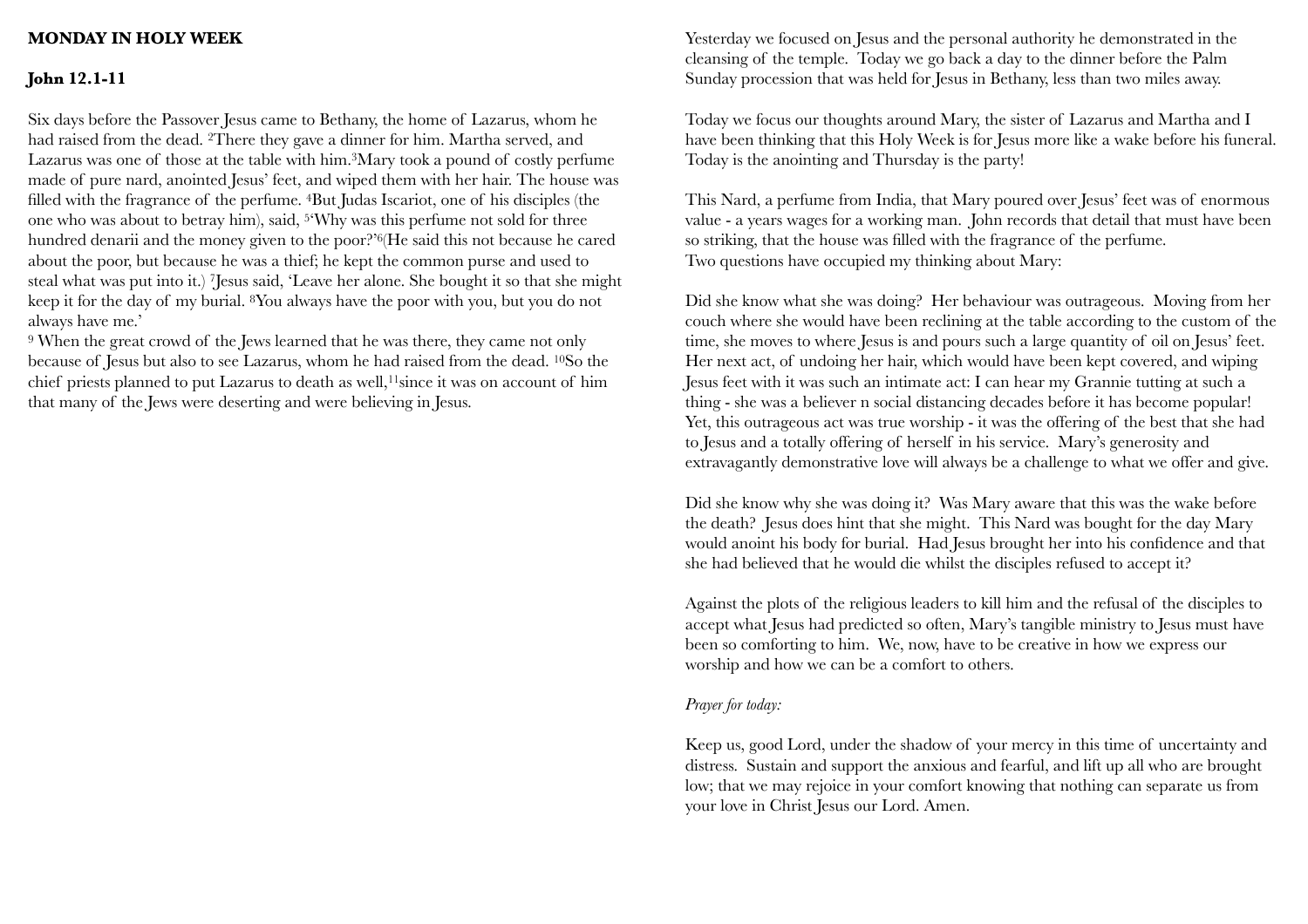#### **TUESDAY IN HOLY WEEK**

#### **John 12.20-36**

Now among those who went up to worship at the festival were some Greeks. 21They came to Philip, who was from Bethsaida in Galilee, and said to him, 'Sir, we wish to see Jesus.' 22Philip went and told Andrew; then Andrew and Philip went and told Jesus. 23Jesus answered them, 'The hour has come for the Son of Man to be glorified. 24Very truly, I tell you, unless a grain of wheat falls into the earth and dies, it remains just a single grain; but if it dies, it bears much fruit. 25Those who love their life lose it, and those who hate their life in this world will keep it for eternal life. 26Whoever serves me must follow me, and where I am, there will my servant be also. Whoever serves me, the Father will honour.

<sup>27</sup> 'Now my soul is troubled. And what should I say - "Father, save me from this hour"? No, it is for this reason that I have come to this hour. 28Father, glorify your name.' Then a voice came from heaven, 'I have glorified it, and I will glorify it again.' 29The crowd standing there heard it and said that it was thunder. Others said, 'An angel has spoken to him.' 30Jesus answered, 'This voice has come for your sake, not for mine. 31Now is the judgement of this world; now the ruler of this world will be driven out. 32And I, when I am lifted up from the earth, will draw all people to myself.' 33He said this to indicate the kind of death he was to die. 34The crowd answered him, 'We have heard from the law that the Messiah remains for ever. How can you say that the Son of Man must be lifted up? Who is this Son of Man?' 35Jesus said to them, 'The light is with you for a little longer. Walk while you have the light, so that the darkness may not overtake you. If you walk in the darkness, you do not know where you are going. 36While you have the light, believe in the light, so that you may become children of light.'

After Jesus had said this, he departed and hid from them.

Philip is our focus for today. Some Greeks were in Jerusalem and wanted to have an interview with Jesus so they approached Philip - it may be for the simple reason that he had a Greek name. As the text of John's Gospel unfolds it is fascinating to note that the Greeks desire to see Jesus stands in such stark contrast with the hatred of the Pharisees. Was Jesus seeing Gentiles? Philip obviously wasn't clear, there is in his mind some doubt, some uncertainty: so he goes to ask Andrew - he doesn't know either! They approach Jesus and he obviously has other things on his mind and doesn't respond directly to the enquiry - it seems, in this Holy Week, that he has more pressing matters absorbing his thought!

Yet the things that seem to distract Jesus do answer the question at the heart of this: who may approach Jesus? Can Gentiles? It takes a while to get there: we have the agricultural imagery of a seed having to die to germinate; there is the bipolar approach that sees things from God's perspective so that we let go of our power over our own lives so that we can live them more fully; there is the call to follow Jesus, even if we don't know where that will lead. The answer to the question is that through the cross Jesus will draw all people to himself.

The interruption from the Greeks seems to have clarified Jesus purpose - this is *The* Hour. God's glory won't be discovered beyond the cross, it will be discovered on the cross. The promise of the triumphant messiah from Palm Sunday that so many wanted fades as the shadow of the cross looms large for Jesus. If the cross doesn't embrace us the resurrection can't lift us.

Uncertainty and confusion are never easy to live with and, even when we go (following Philips example) to the source of our faith, to Jesus, it can be frustrating when we don't get direct answers to the things that are of concern to us. We, with Jesus, need to discover God in the uncertainty and suffering; to find the glory in picking up our cross and following, of lingering in the disturbing before being liberated into hope-ridden freedom. It is to find contentment in the isolation of suffering and not making that conditional on a happy ending of our choice.

Philip teaches us that uncertainty is OK; we can live with it and still be people of faith.

#### *Prayer for today:*

We are not people of fear: we are people of courage. We are not people who protect our own safety: we are people who protect our neighbours' safety. We are not people of greed: we are people of generosity. We are your people God, giving and loving, wherever we are, whatever it costs For as long as it takes wherever you call us. Amen.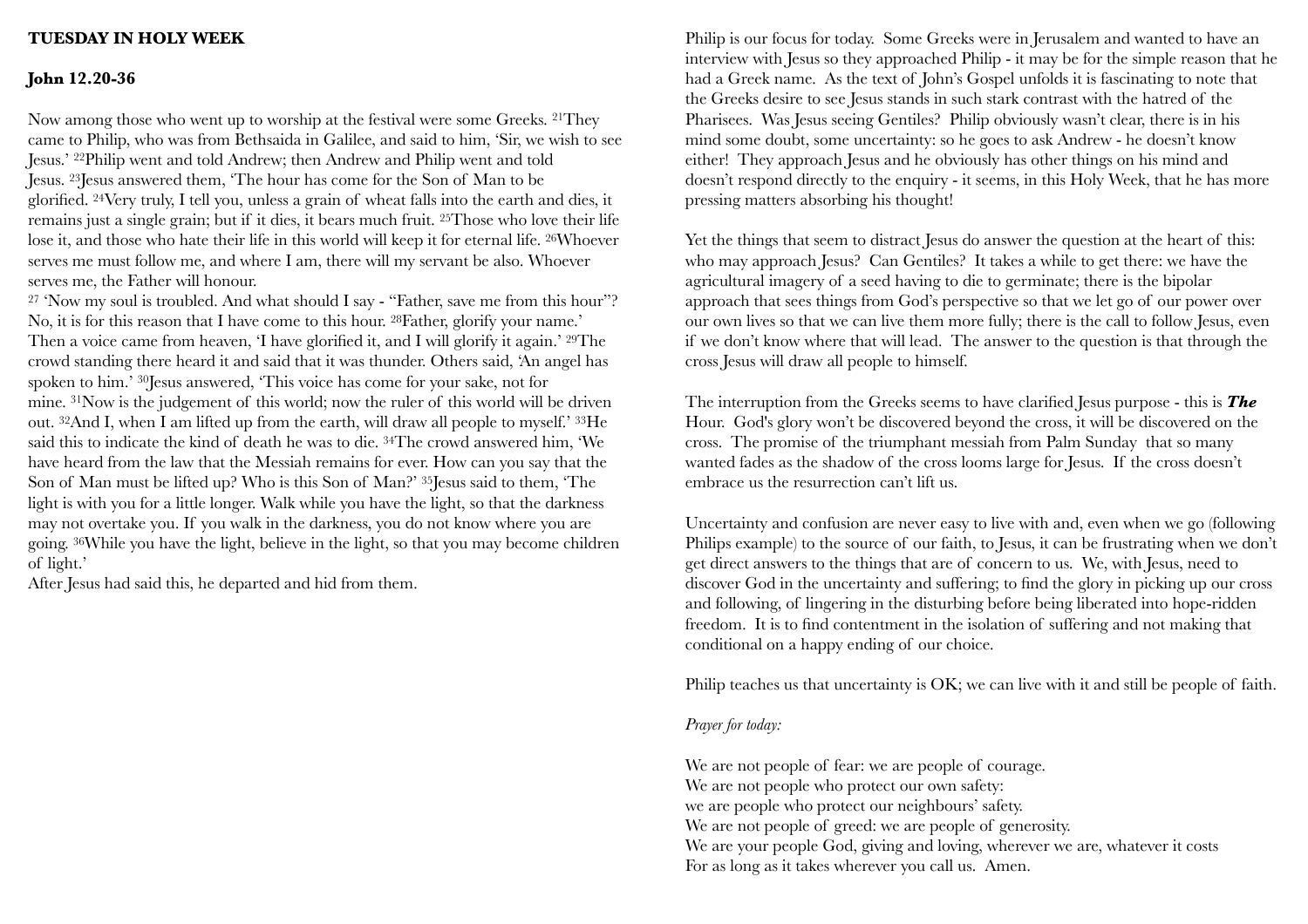#### **WEDNESDAY IN HOLY WEEK**

#### **John 13.21-32**

After saying this Jesus was troubled in spirit, and declared, 'Very truly, I tell you, one of you will betray me.'22The disciples looked at one another, uncertain of whom he was speaking. 23One of his disciples - the one whom Jesus loved - was reclining next to him; <sup>24</sup>Simon Peter therefore motioned to him to ask Jesus of whom he was speaking. 25So while reclining next to Jesus, he asked him, 'Lord, who is it?' 26Jesus answered, 'It is the one to whom I give this piece of bread when I have dipped it in the dish.'So when he had dipped the piece of bread, he gave it to Judas son of Simon Iscariot. 27After he received the piece of bread, Satan entered into him. Jesus said to him, 'Do quickly what you are going to do.' 28Now no one at the table knew why he said this to him. 29Some thought that, because Judas had the common purse, Jesus was telling him, 'Buy what we need for the festival'; or, that he should give something to the poor. 30So, after receiving the piece of bread, he immediately went out. And it was night.

<sup>31</sup> When he had gone out, Jesus said, 'Now the Son of Man has been glorified, and God has been glorified in him.32If God has been glorified in him, God will also glorify him in himself and will glorify him at once.

Peter Buchan was my inspirational music teacher in school: I owe my love of music, the organ and JS Bach to him. It was he who offered a rough translation of the Latin school motto. He suggested that *Sapientia Clavis Vitae* meant, 'It wisnae me, it wiz him!'

Our character for today is Judas. If we are honest we like Judas because he gives us someone to blame: 'it wiz him!'. How easily we justify that. comparatively, he is worse than we are and then make the unjustified jump to the belief that we are therefore better than Judas. It is worth reminding ourselves that Judas was called by Jesus to be a disciple and, although we know he wasn't entirely trustworthy as the treasurer of the group, he was still there three years on. In the geography of the last supper, where all are reclined at table, Judas must have had a place of honour as he was close enough to Jesus to be handed a piece of bread (the import of which only John knew, but does not betray). How easily the nuances of what was going on would have been missed by the Disciples: here were people from the country enjoying a festival in the city; here they were having a party and anticipating what the Messiah would do next after the Palm Sunday events; here they were recovering from having their feet washed by Jesus. You can imagine how easily a whispered question and a shared piece of food would be missed; how easily someone slipping out would be noticed and then forgotten.

Yet, Good Friday depends on Judas. Jesus ends the passage we read today by stating that God's glory is worked out in precisely this. Satan may have entered Judas to empower the betrayal (and we know that it was something he found impossible to live with afterwards) but it was still a real and necessary part of God's plan. If anyone is to held responsible for the passion and death of Jesus, God is. The humanity of Jesus becomes clear when he tells Judas, as much for his own sake as for Judas, to get on with what he had to do. We are all responsible for the death of Jesus, but, because this is God's saving grace, it is about responsibility not blame.

# **I cannot tell how he would love a child so weak and full of sin; his love must be most wonderful, if he could die my love to win.**

**But even could I see him die, I could but see a little part of that great love, which, like a fire, is always burning in his heart.**

**It is most wonderful to know his love for me so free and sure; but 'tis more wonderful to see my love for him so faint and poor.**

#### *Prayer for today:*

Almighty and everlasting God, who in your tender love towards the human race sent your Son our Saviour Jesus Christ to take upon him our flesh and to suffer death upon the cross: grant that we may follow the example of his patience and humility, and also be made partakers of his resurrection; through Jesus Christ your Son our Lord, who is alive and reigns with you, in the unity of the Holy Spirit, one God, now and for ever.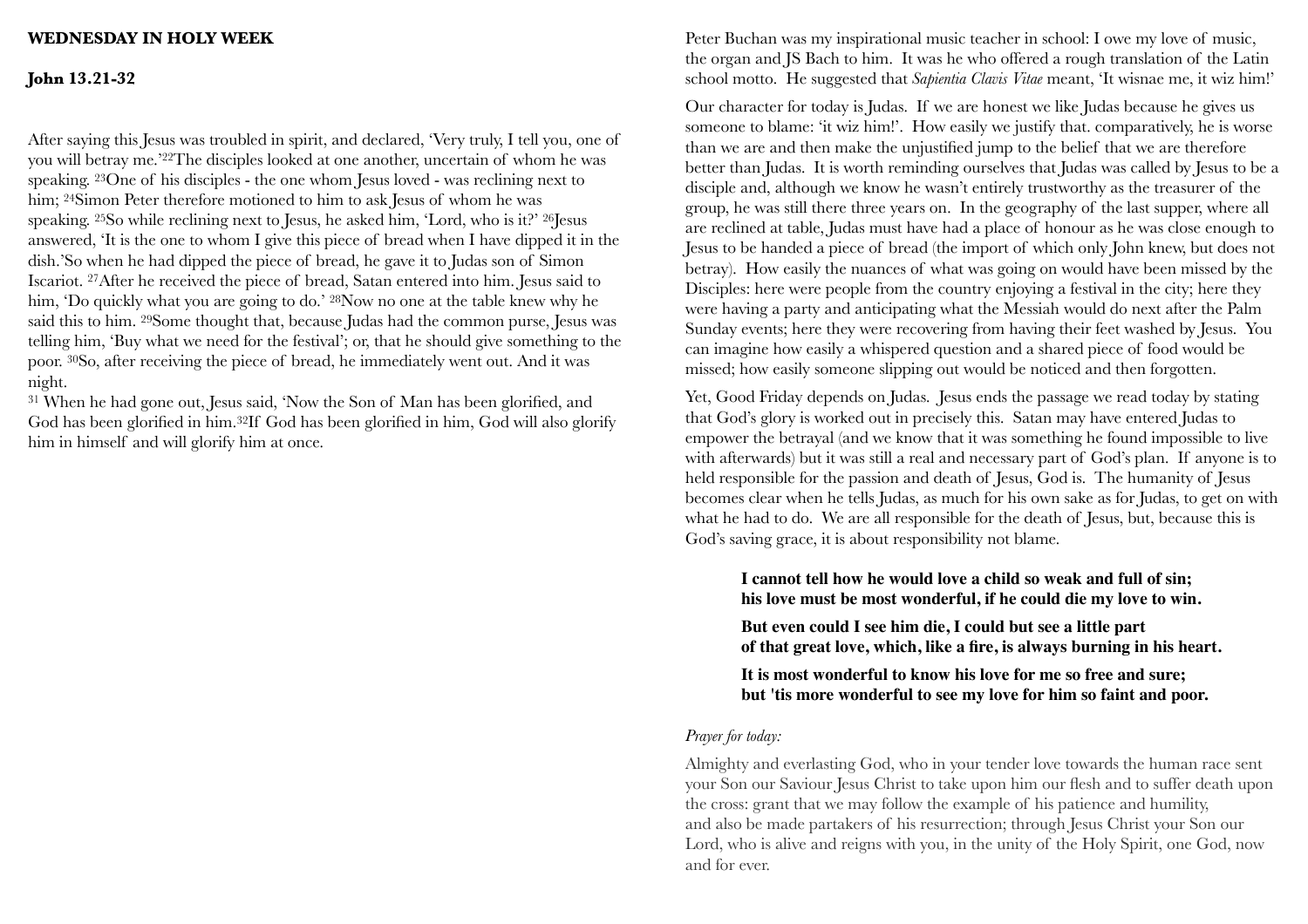#### **MAUNDY THURSDAY**

#### **John 13.1-17, 31b-35**

Now before the festival of the Passover, Jesus knew that his hour had come to depart from this world and go to the Father. Having loved his own who were in the world, he loved them to the end. 2The devil had already put it into the heart of Judas son of Simon Iscariot to betray him. And during supper 3Jesus, knowing that the Father had given all things into his hands, and that he had come from God and was going to God, 4got up from the table, took off his outer robe, and tied a towel around himself. 5Then he poured water into a basin and began to wash the disciples' feet and to wipe them with the towel that was tied around him. 6He came to Simon Peter, who said to him, 'Lord, are you going to wash my feet?' 7Jesus answered, 'You do not know now what I am doing, but later you will understand.' 8Peter said to him, 'You will never wash my feet.' Jesus answered, 'Unless I wash you, you have no share with me.' 9Simon Peter said to him, 'Lord, not my feet only but also my hands and my head!'<sup>10</sup>Jesus said to him, 'One who has bathed does not need to wash, except for the feet, but is entirely clean. And you are clean, though not all of you.' 11For he knew who was to betray him; for this reason he said, 'Not all of you are clean.'

<sup>12</sup> After he had washed their feet, had put on his robe, and had returned to the table, he said to them, 'Do you know what I have done to you? 13You call me Teacher and Lord—and you are right, for that is what I am. 14So if I, your Lord and Teacher, have washed your feet, you also ought to wash one another's feet. 15For I have set you an example, that you also should do as I have done to you.16Very truly, I tell you, servants are not greater than their master, nor are messengers greater than the one who sent them. <sup>17</sup>If you know these things, you are blessed if you do them. <sup>31</sup> When he had gone out, Jesus said, 'Now the Son of Man has been glorified, and God has been glorified in him.32If God has been glorified in him, God will also glorify him in himself and will glorify him at once. 33Little children, I am with you only a little longer. You will look for me; and as I said to the Jews so now I say to you, "Where I am going, you cannot come." 34I give you a new commandment, that you love one another. Just as I have loved you, you also should love one another. 35By this everyone will know that you are my disciples, if you have love for one another.'

It would normally have been the case that I would now be preparing for the service this evening at which I would have the privilege of washing the feet of 12 people and then proceed to the celebration of the Lord's Supper before we take the consecrated bread to an Altar of Repose whilst the rest of the Church is stripped and cleared away before a vigil. This very moving service wasn't something that I had experienced where I grew up in the north east of Scotland, nor in my years as a Baptist Minister. We would also spend some time thinking about the *Mandatum Novum*, the New Commandment from which Maundy Thursday derives its name. It is always moving.

Our character from the unfolding story of Holy Week has, today, to be Peter. We know that immediately after our reading ends Jesus goes on to predict that Peter will deny him three times, something that he cannot imagine, but it happens. It is the sign of the impetuous disciple in whom so many of us see ourselves. He really didn't understand what was going on at the Last Supper. I am certain that he didn't doubt that he was loved by Jesus, but he had a lot to learn about what that love meant. The text plays out an interesting background to the washing of the disciples feet. The Devil is noted as the power behind Jesus' betrayal and then it goes on to note that God had put all things into Jesus' hands (literally, into his power). Jesus chooses to exercise that power in an act of service rather than a direct challenge to the devil at that time.

Peter knows that no-one was expected to wash someone else's feet. Culture demanded that water and towel be provided, but you dealt with your own feet! The other disciples were probably shocked, but they express their embarrassment in their silence. It is Peter who questions Jesus, refuses to accept what is going on and, then, in characteristic overstatement requests a bath! It wouldn't have changed things - he would still follow Jesus where others would not and then deny him before he knew what he was doing.

The New Commandment, to love one another, expressed in washing the feet of others is still a living symbol of that love. A love that indulges in Peter, and in us all, the impetuousness and tendency to fail and still goes to the cross to forgive the sins, all the sins of the past the present and the future.

# **Finish then Thy new creation; pure and spotless let us be. Let us see Thy great salvation perfectly restored in Thee.**

#### *Prayer for today:*

Lord Jesus Christ, you taught us to love our neighbour, and to care for those in need as if we were caring for you. In this time of anxiety, give us strength to comfort the fearful, to tend the sick, and to assure the isolated of our love, and your love, for your name's sake. Amen.